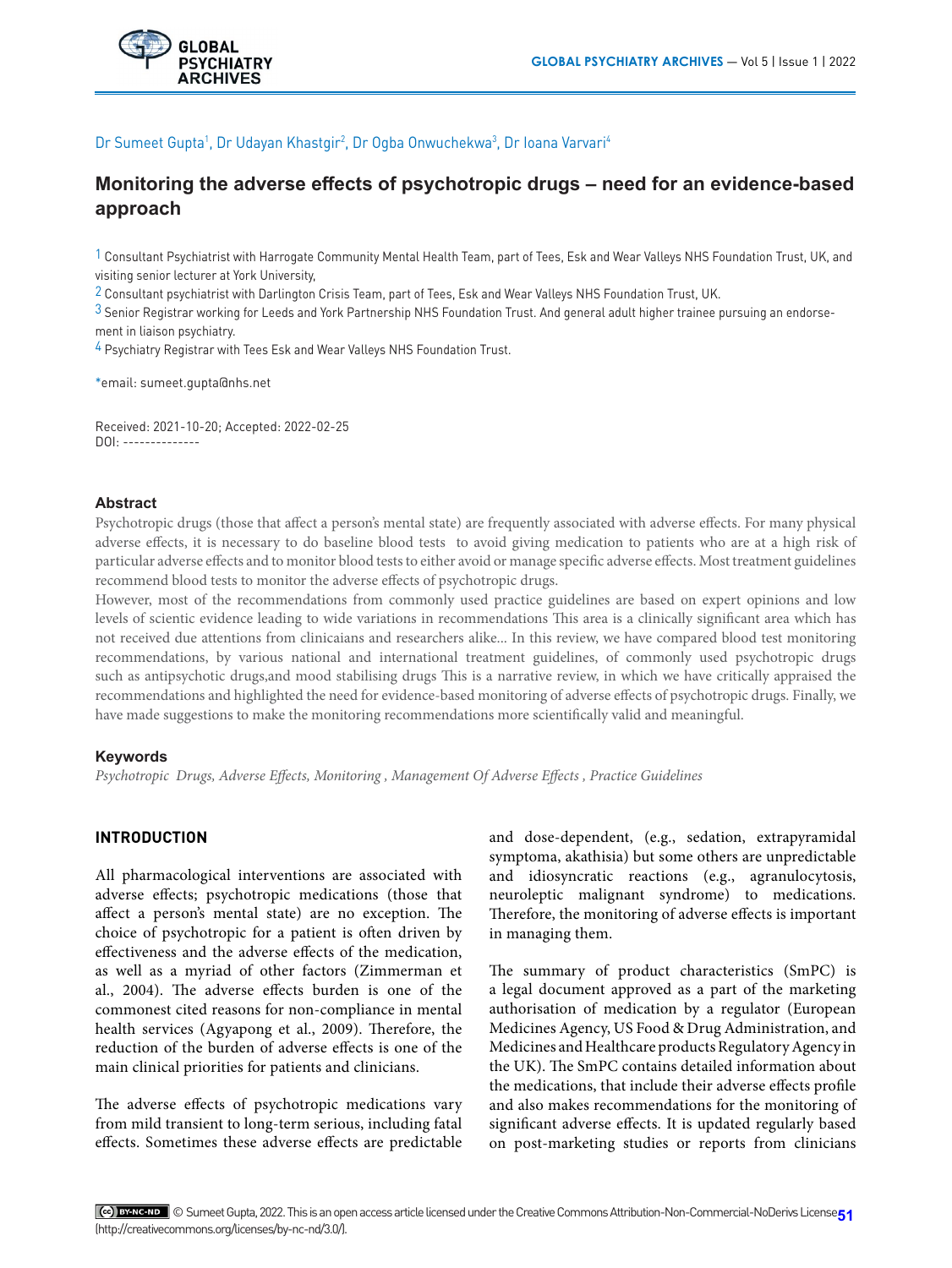and patients. However, spontaneous reporting systems put in place by drug regulators to stimulate reporting by clinicians suffer from poor reporting, because of a lack of interest in reporting (Hazell and Shakir, 2006). Moreover, establishing causality of an adverse effect can be at times challenging and might require careful analysis of many factors (Naranjo et al., 1981). In clinical practice, patients should be informed about possible adverse effects and the monitoring requirements by the clinicians, before commencing on a psychotropic drug.

Most adverse effects can be monitored via direct reports made by patients or elicited by clinicians. The involvement of a wider team including clinical pharmacists has been shown to improve the recognition of adverse effects (Stuhec and Gorenc, 2019).

However, some adverse effects, such as drug-induced diabetes,raised cholesterol,tryglyceride levels neutrophil counts, can be prevented and recognised early on through blood tests.

It is generally accepted that all monitoring would be beneficial for patients. However, it depends on many factors and comes with many unintended consequences. For example, intense monitoring with inconvenient and frequent blood tests might dissuade patients and clinicians from using effective medication. We know this is the case with clozapine and lithium (Malhi et al., 2012; Siskind and Neilson, 2020). In a survey of patients with schizophrenia for whom clozapine was suggested, about 35% of the patients refuse to consider clozapine because of the need for monitoring and perception of the severity of its adverse effects (Gee et al., 2017). Moreover, the cost of the monitoring in mental health services is substantial and all monitoring might not be worthwhile.

Monitoring of adverse effects of psychotropic drugs is a central activity in the management of most psychiatric conditions. The SmPC of a drug include details of its adverse effects and also makes recommendations about monitoring of adverse effects. However, most of the guidelines regarding the monitoring of the adverse effects of psychotropic drugs have evolved gradually from clinical practice and are based on expert opinions. Hence, it is not uncommon to find varying recommendations from national and international guidelines. It is also surprising that most clinical guidelines, including The National Institute for Health and Care Excellence (NICE) guidelines for mental health disorders, do not justify the monitoring recommendations, regarding the choice of parameter and frequency of monitoring (2014a,b). This is largely due to a lack of scientific research assessing the utility of monitoring recommendations in mental health.

The purpose of this article is to raise the issue of a lack of scientific evidence in the monitoring of adverse effects of psychotropic drugs rather than providing recommendations. We have reviewed the monitoring recommendations of various guidelines and critically appraised the recommendations.

### *Principals of monitoring*

The main purpose of monitoring is to enable the prevention, early identification, and effective management of adverse effects. Baseline blood tests are carried out to avoid initiating said treatment in patients who are at a high risk of specific adverse effects and to ensure that changes in the monitoring parameters can be reliably attributed to treatment. After that, regular blood tests are carried out at pre-specified intervals to ensure the early identification and management of adverse effects. The recommendations for parameters, frequency and duration of monitoring should be based on the pathophysiology and clinical significance of the adverse effects. Moreover, before proposing any form of monitoring, we must be reasonably sure that such monitoring will improve clinical outcomes for patients (Glasziou et al., 2005).

The broad guidelines for monitoring adverse effects are: the adverse effects should be clinically significant and relevant; there should be a reliable test that can detect a substantial difference; early identification should improve outcomes and when identified, effective management options should be available (Glasziou et al., 2008).

We should also assess the risk of identifying false positives and unnecessary interventions thereafter.

In other words, it should be relatively clear how to interpret and react to abnormal results. We should avoid over-reacting to the random variation of parameters such as stopping lithium based on one abnormal estimated glomerular filtration rate (eGFR) value. We should also not retest until there is a real chance of change, such as measuring lipid profile (selection of blood tests used to find cholesterol and triglyceride abnormalities) a week after starting an antipsychotic drug. One should also be aware of dose-response curves for both benefits and harms. Finally, the advantages of monitoring should justify the resources used for monitoring.

The frequency of monitoring should be driven by the course and clinical significance of the adverse effects. For example, if adverse effects appear earlier in the treatment, then the monitoring should be more frequent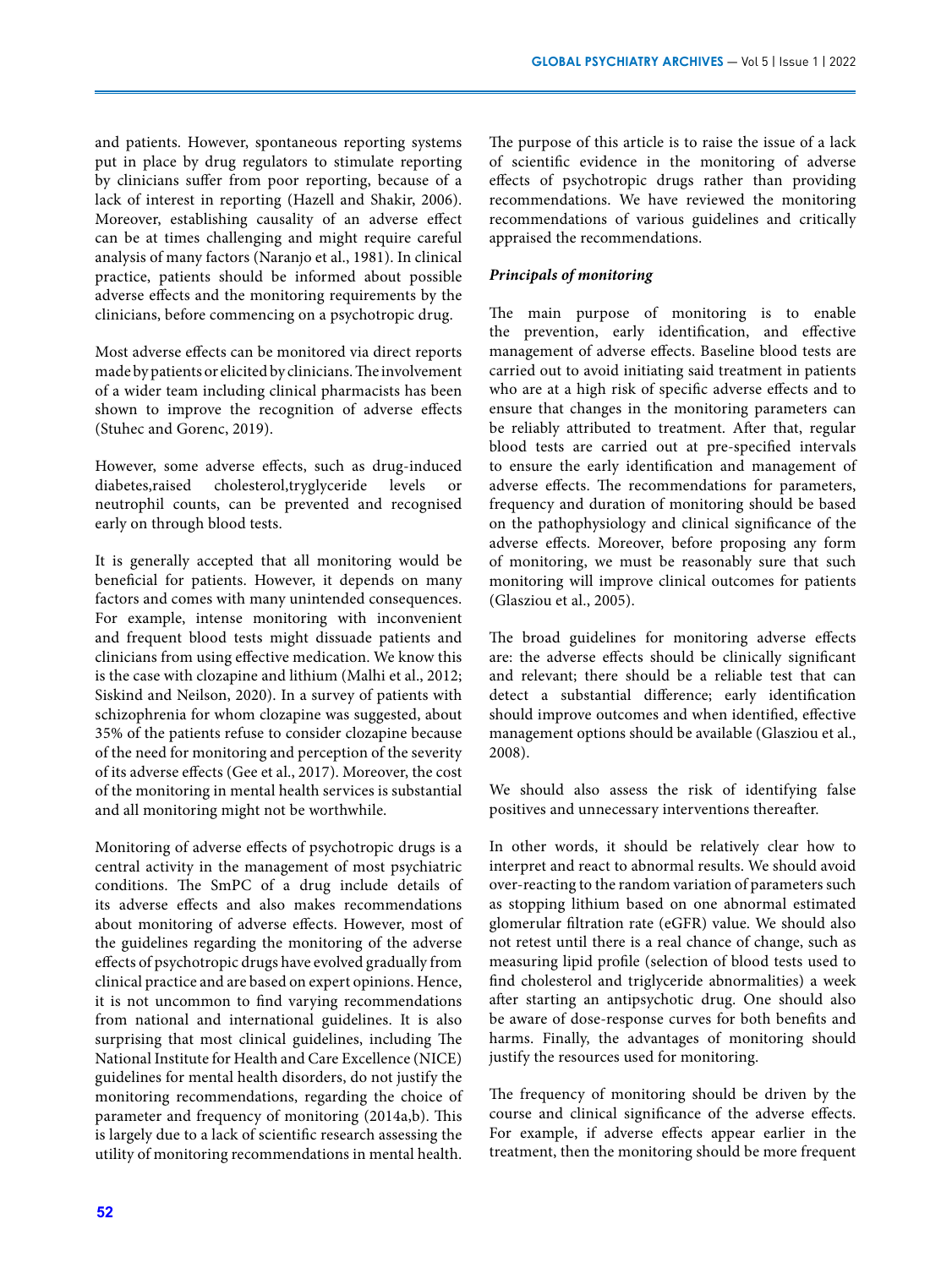in the initial phase of the treatment. For example, the risk of agomelatine-associated hepatotoxicity is significantly higher in the first six months. Hence, regular blood tests for liver function tests (LFTs) have been recommended for this period only. After that LFTs should be informed by clinical condition.

There has been substantial research evidence regarding monitoring for the prevention of diabetes. Based on modelling, it has been suggested that more frequent monitoring is not always cost-effective and monitoring becomes more effective if it is linked with active intervention (Si et al., 2014; Kahn et al., 2010). Hence, the monitoring strategies should be subjected to scientific scrutiny to ensure these are beneficial to patients and are also cost-effective use of the resources. Moreover, monitoring recommendations should also emphasise interventions linked with the recommendations.

# *Monitoring of adverse effects of lithium*

Lithium is recommended as a first-line drug for the maintenance of bipolar disorder and as an augmenting agent for treatment-resistant depression. Its most clinically significant adverse effects include weight gain, hypothyroidism, hypercalcemia, and renal adverse effects that include chronic kidney disease (CKD) and renal failure. The SmPC of lithium specifies that renal thyroid and cardiac function (especially in patients with cardiovascular disease) should be evaluated in all patients at baseline and periodically. However, it does not elucidate the parameters and frequency of monitoring. NICE guidelines for bipolar disorder (2014b) recommend the following baseline measures before initiating lithium: weight/body mass index, blood tests for urea and electrolytes including calcium, eGFR, thyroid function and full blood count (FBC). It also recommends six-monthly weights, urea and electrolytes including calcium, eGFR and thyroid function tests. Therapeutic monitoring of serum levels of lithium is also important not only in ensuring effective and safe serum levels but also in managing its dose-related adverse effects such as tremor and possibly polyuria/polydipsia or chronic kidney disease.

# *Thyroid function tests*

NICE guidelines for bipolar disorder (2014) recommend measuring "thyroid function" at baseline and thereafter every six months. A thyroid function test usually refers to thyroid stimulating hormone (TSH) and thyroxin (T4) levels. NICE guidelines for the management of thyroid disorder (2019) recommended measuring only TSH if secondary hypothyroidism (pituitary disease)

is not suspected. Additionally, T4 is to be done only in patients whose TSH level is above the reference range. It also recommends that people with subclinical hypothyroidism have annual thyroid function tests if they have features suggestive of an underlying disease or raised thyroid autoantibodies. Otherwise, they should have thyroid function tests every two to three years.

Hypothyroidism is a common adverse effect of lithium and the reported prevalence of hypothyroidism and subclinical hypothyroidism varies from 8-19 % and 23% versus 0.5%-1.8% and 10.4% in the general population (Kleiner et al., 1999). The risk of hypothyroidism in the general population is higher in females and older/ elderly people, and for patients who have raised thyroid autoantibodies. Hence, not surprisingly, lithiumassociated hypothyroidism is five times more common in females and eight times more in patients with thyroid autoantibodies (Bocchetta et al., 2007). The patients are most likely to develop lithium-associated hypothyroidism within 6-18 months of the initiation, though some patients develop hypothyroidism later as well (APA bipolar guideline 2002). One cohort study reported a 2.15% risk of developing hypothyroidism/year; which is substantially less than the 5-8%/year reported risk for the conversion of subclinical hypothyroidism to overt hypothyroidism in the general population (Bocchetta et al., 2001; Karmisholt et al., 2011).

The parameters for monitoring of thyroid function in various guidelines also include baseline TSH, a full thyroid profile, thyroid antibodies and ultrasound of thyroid and follow-up monitoring recommendations also varies from six to 12 months (Table 1). A few authors have also recommended more intense monitoring in > 45-year-old females based on high risks (Kirov et al., 2005; Lazarus, 2009). One possible option could be to do more intense monitoring of high-risk patients (female and with thyroid antibodies) during high-risk periods (initial 18 months) and less intense monitoring afterwards and for low-risk patients. The SmPC also mentions that lithium should not be commenced unless a patient is euthyorid (has a normally functioning thyroid gland).

#### *Renal function*

Lithium is associated with an array of renal adverse effects (relating to the kidney function). The most common initial adverse effect is that of impaired urinary concentration (up to 40%) and this presents as polyuria and polydipsia. This can be easily picked up by educating the patients and carefully eliciting the symptoms. Other adverse effects include the long-term risks of CKD in about 20% of patients on lithium therapy, which can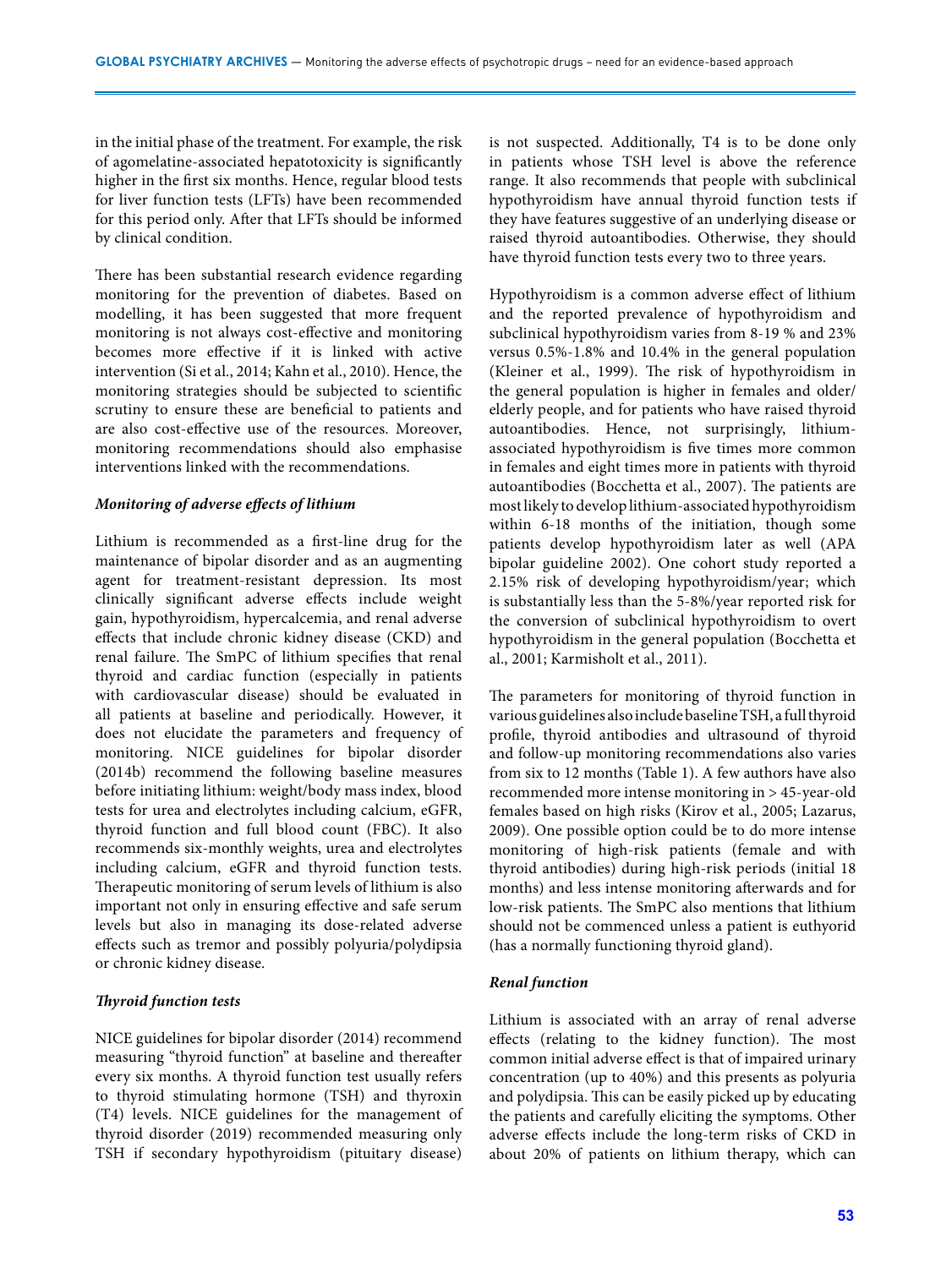progress to CKD stage 5 or end-stage renal disease (Bendz et al., 2010; Gupta et al., 2013; Raja, 2011). Lithium is primarily excreted by renal route hence patients with CKD are at a high risk of renal toxicity and more likely to progress to end-stage renal disease. Hence, lithium should be used very cautiously in this population and it is contraindicated in patients with severe CKD.

CKD, on the other hand, does not initially present with any signs or symptoms. Hence, regular blood tests are needed to identify glomerular impairment. Apart from the risk of progression, CKD is also associated with an increased risk of cardiovascular disorders (Gupta et al., 2013).

NICE guidelines for bipolar disorder (2014b) recommends baseline urea, electrolyte and eGFR tests, then repeating these tests at six-monthly intervals. Additionally, if urea and creatinine levels become elevated or eGFR consecutively reduces over two more tests then we need to assess the rate of deterioration of the renal function and to follow NICE guidelines on CKD.

Lithium-associated CKD is usually insidious in onset and becomes apparent only after many years of Lithium therapy. NICE's CKD guidelines (2014c) recommends more than once in a year monitoring of renal function only if eGFR decreases less than 45ml/min or if a decline in eGFR is associated with significant proteinuria; even in patients suffering from a systemic disease which is affecting the renal function (such as diabetes and hypertension) or taking the nephrotoxic drug (such as non-steroidal anti-inflammatory drugs). Hence, the sixmonthly monitoring of renal function in all patients is not proportional to the risks. Moreover, there is a dearth of guidance around the best ways to deal with the abnormal results and there is still doubt about whether these are reversible or irreversible adverse effects. However, there is largely a consensus that in most cases risks and benefits analysis will favour the continuation of lithium (Gupta et al., 2013; Werneke et al., 2012).

**Table 1:** Recommendations of diverse guidelines on routine monitoring of patients treated with lithium.

|                                                                         | <b>Recommended baseline tests</b>                                                                                                          | Recommended follow-up monitoring                                                                                                                                                                                                                                                                                                         | <b>Comments</b>                                                                                                                                                                                                                                                    |
|-------------------------------------------------------------------------|--------------------------------------------------------------------------------------------------------------------------------------------|------------------------------------------------------------------------------------------------------------------------------------------------------------------------------------------------------------------------------------------------------------------------------------------------------------------------------------------|--------------------------------------------------------------------------------------------------------------------------------------------------------------------------------------------------------------------------------------------------------------------|
| <b>British</b><br>National<br>Formulary (2020).                         | Renal and thyroid function and<br>electrolyte (including calcium).                                                                         | Serum electrolyte (including calcium),<br>eGFR and thyroid function every six<br>months.                                                                                                                                                                                                                                                 | More frequent blood tests if there is any evidence of<br>impaired renal and thyroid function or raised calcium<br>levels.                                                                                                                                          |
| National Institute of<br>Health<br>and<br>Care<br>Excellence (2014).    | Urea and electrolyte (including<br>calciuml<br>eGFR and<br>thyroid function.                                                               | electrolyte<br>Urea and<br><i>lincluding</i><br>calciuml<br>eGFR and thyroid function every six<br>months.                                                                                                                                                                                                                               | In case of deterioration of renal function fraised urea and<br>creatinine levels or if eGFR falls for two or more tests then<br>assess the rate of deterioration of renal function. In the<br>latter case for NICE guidelines for CKD and acute kidney<br>injury). |
| British Association for<br>Psychopharmacology<br>$[2016]$ .             | creatinine<br>Blood<br>concentrations + e-GFR<br>Thyroid function                                                                          | Renal and thyroid function - every 12<br>months patients with stable thyroid<br>and renal function and no lithium dose<br>change or whenever clinical status<br>change.                                                                                                                                                                  |                                                                                                                                                                                                                                                                    |
| International Society for<br>Bipolar Disorder (2018).                   | Electrolytes including calcium<br>Serum creatinine<br>e GFR<br>24-hour creatinine clearance lif<br>history of renal disease)<br><b>TSH</b> | Thyroid + renal + calcium at six months<br>and at least annually thereafter or as<br>clinically indicated.                                                                                                                                                                                                                               | In oldedr and elderly patients (> 66 year of age) eGFR<br>should be measured at least every three to six months.                                                                                                                                                   |
| Psychiatric<br>American<br>Association (2002).                          | Urea<br>and<br>creatine<br>level<br>thyroid<br>measurement<br>and<br>Function                                                              | Renal function should be tested every<br>two to three months during the first six<br>months.<br>Thyroid function should be evaluated<br>once or twice during the first six<br>months.<br>After that renal and thyroid function<br>may be checked every six months to<br>one year in stable patients or<br>whenever clinically indicated. |                                                                                                                                                                                                                                                                    |
| Royal Australian and<br>New Zealand College of<br>Psychiatrists (2015). | Renal<br>lurea.<br>creatinine,<br>electrolytes)<br>Endocrine<br>ITSH.<br>Serum<br>calcium, parathyroid hormone)                            | All baseline parameters to<br><b>be</b><br>repeated after six months of the<br>initiation then annually.                                                                                                                                                                                                                                 |                                                                                                                                                                                                                                                                    |
| SmPC (2020).                                                            | Renal and thyroid function<br>Cardiac function in patients<br>with cardio-vascular disease                                                 | Renal, cardiac and thyroid function<br>should be reassessed periodically.                                                                                                                                                                                                                                                                | It does not specify tests to assess thyroid or renal function.                                                                                                                                                                                                     |

eGFR- estimated glomerular filtration rate, TSH-Thyroid stimulating hormone.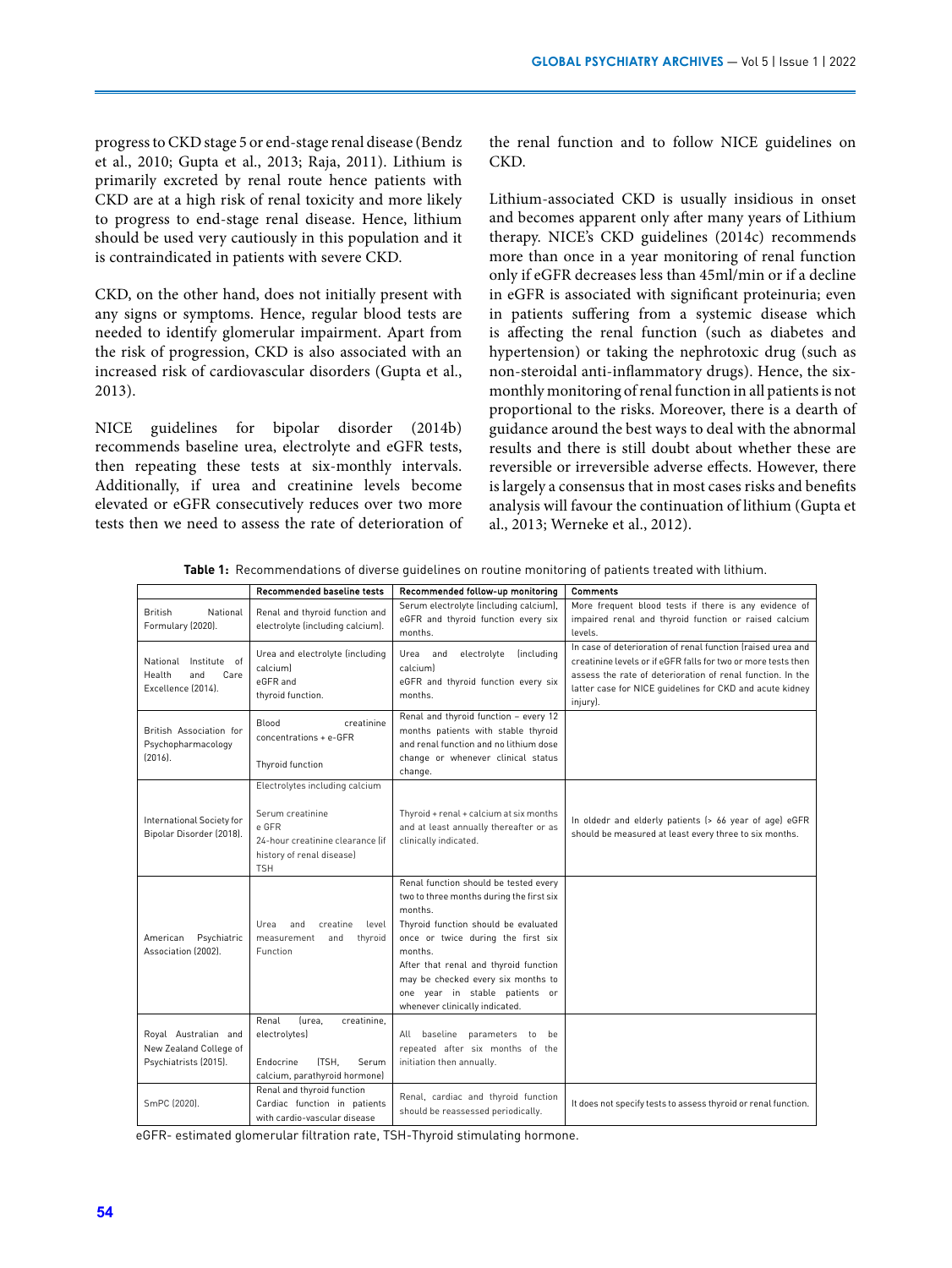Like NICE guidelines, other guidelines also continue to suggest monitor renal function by monitoring urea, creatinine apart from eGFR.

Measuring urea levels is no longer recommended for the monitoring of the renal function. eGFR is preferred over urea and creatinine levels, as urea level is also affected by many non-renal factors. On the other hand, the recommended frequency of monitoring varies from three to 12 months (Table 1).

Moreover, renal function gradually decreases with age; it is a normal part of the ageing process and can also be affected by non-renal factors. Hence, measuring eGFR frequently is likely to lead to false alarms and many patients might suffer more harm from the discontinuation of lithium. Recent literature, including the NICE CKD guidelines (2014c), has suggested that urine albumin creatinine ratio (ACR) along with eGFR should be used to monitor renal function, as these two parameters complement each other in predicting the risk of a further worsening of renal function. Recently psychiatric guidelines also started to add ACR to monitor the renal function in established cases of CKD (Gupta et al., 2013; Kripalani et al., 2009).

Therefore, it would be useful if the recommendation regarding monitoring of renal function can be revised both in terms of parameters and frequency. Current recommendations of NICE guidelines of six-monthly monitoring appear to be excessive considering the risk and course of the adverse effects. Moreover, it does give the impression that lithium is more nephrotoxic (damaging to the kidneys) than diabetes or hypertension. It would also be helpful to produce specific guidance regarding the management of lithium associated renal impairment. Annual or less frequent monitoring of renal function using eGFR might be a more efficient way of monitoring and if a patient presents with the rapid decline of renal function or suffers from CKD, then monitoring should become more frequent and should also include ACR (APA, 2002; BAP, 2016; Gupta et al., 2013; Kripalani et al., 2009)

# *Hypercalcemia*

Lithium can occasionally cause hypercalcemia, reportedly a wide range of prevalence 3.2 -62% (Kuman Tunçel et al., 2019); the wide range is due to a limited number of small studies in this area.

A systematic review and meta-analysis about the adverse effects of lithium found that blood calcium and

parathyroid hormone levels were up to 10% higher in patients on lithium compared with controls (McKnight et al., 2012). The patients with mildly raised calcium levels might not present with any symptoms and only require careful monitoring. On the other hand, significant high levels or symptomatic hypercalcemia (presenting with mood symptoms, renal stones or osteoporosis) will require either treatment with cinacalcet or surgical intervention (Gitlin, 2016). This is usually a long-term adverse effect, although cases have been reported within one to two months of initiation of lithium (Szalat et al., 2009).

Most guidelines recommend monitoring calcium levels (Table 1). The Royal Australian and New Zealand College of Psychiatrists (2015) also recommends measuring the parathyroid hormone. On the other hand, recent NICE guidelines have altered the previous recommendation of annual monitoring every six months. It has not elaborated on the reason for the change. We assume that might be because they have recommended six-monthly monitoring of other parameters. The SmPC mentions parathyroid adenoma and hyperparathyroidism as adverse effects, but does not recommend any monitoring for these adverse effects.

This is an under-researched area and in clinical practice, we very infrequently come across patients who require discontinuation of lithium or medical or surgical intervention to manage hypercalcaemia. At present, based on the available evidence, it would be prudent to monitor calcium levels at least annually for all patients and more frequent estimation of calcium and parathyroid hormones in patients with hypercalcemia. However, it is an under-researched area and in clinical practice and more research is required to establish the utility of frequency of calcium monitoring.

# *Monitoring of adverse effects of antipsychotic medications*

Antipsychotic drugs are associated with a variety of neurological, endocrinal and metabolic adverse effects (Huhn et al., 2019). NICE guidelines for schizophrenia and bipolar disorders recommend the following baseline parameters; weight, waist circumference, pulse, blood pressure, assessments for any movement disorders, and laboratory tests (fasting blood glucose, HbA1C, lipid profile and prolactin levels). The monitoring of weight is recommended every week for the first six weeks, following which all measures except prolactin should be done at three months and 12 months thereafter annually. The SmPCs of antipsychotic drugs' recommendations varies significantly. Generally, these recommend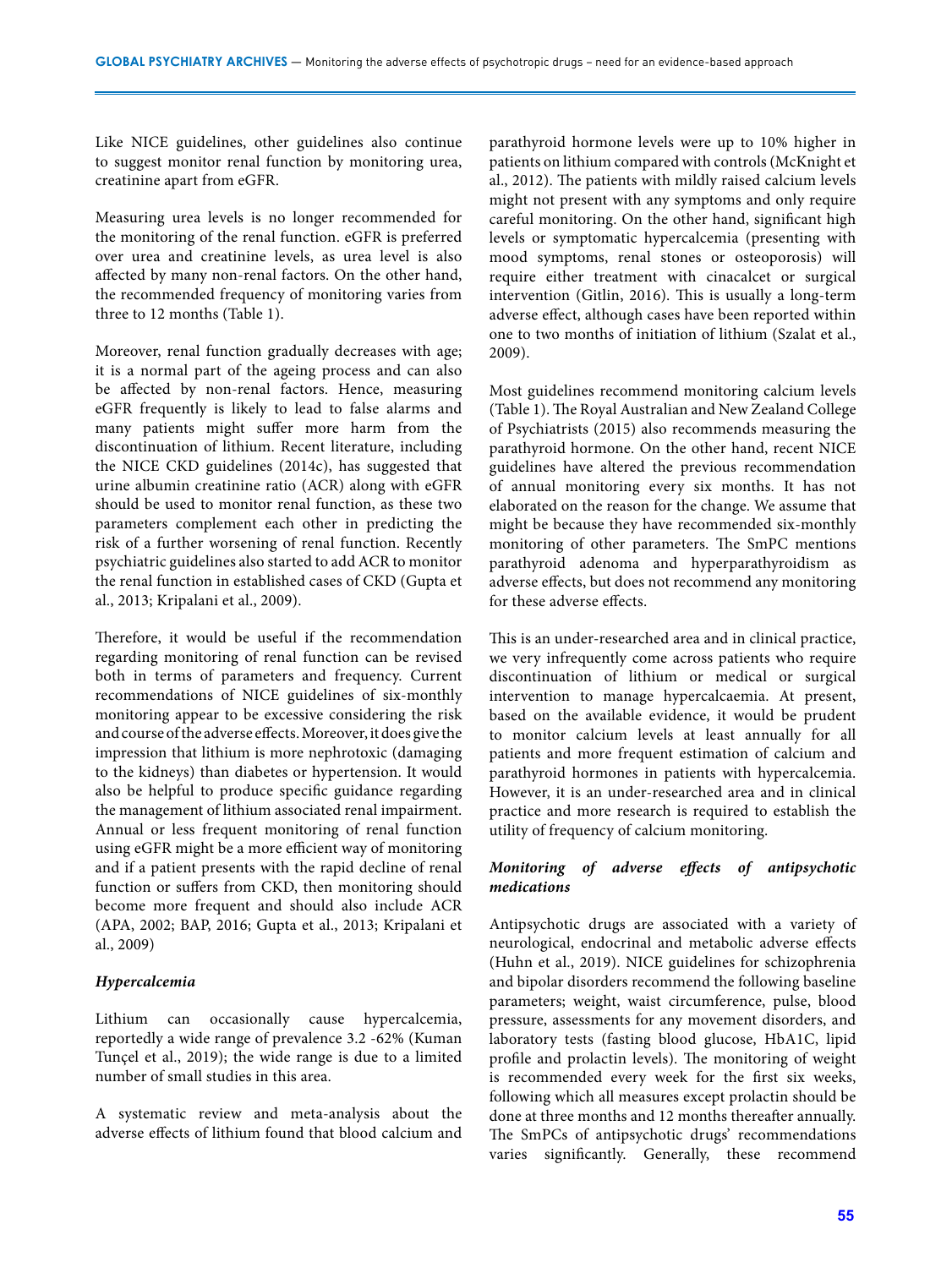monitoring of weight, blood sugar and lipid profile of antipsychotic drugs that are likely to have these adverse effects such as olanzapine and quetiapine etc, but these do not specify the frequency of monitoring or make any management recommendations.

The main purpose of the monitoring is to prevent and manage weight gain and reduce the risk of developing diabetes and hyperlipidaemia, to reduce morbidity and mortality due to cardiovascular disorders.

NICE guidelines for schizophrenia and bipolar disorders (2014a,b) suggest carrying out both fasting blood glucose and HbA1C levels at baseline and the specified intervals. However, recent NICE guidelines (2015) regarding the management of diabetes prefer HbA1c over fasting glucose level for the screening of patients for diabetes. Recently one retrospective study compared monitoring received by diabetic patients with or without severe mental illness, but they did not find any difference between monitoring received by the two groups. However, they did find higher mortality and less planned interventions in the severe mental illness group. One of the possible explanations is a lack of early diagnosis of complications and interventions in severe mental illness groups (Han et al., 2021).

This study highlights that apart from improving compliance with the monitoring we need to link appropriate interventions with the monitoring. Similarly, as we know that the treatment for hyperlipidaemia is guided by the risk of cardiovascular disorders; assessed by Q-risk factors or similar risks scores. Hence, it would be useful if the guidelines specify the management of these risk factors. Development of the Lester tool and Q-risk 3 (which takes into account the risks due to severe mental illnesses and atypical antipsychotics) are useful developments and should be incorporated into the relevant guidelines (Shiers et al., 2014; Hippisley-Cox et al., 2017).

Antipsychotic-induced hyperprolactinaemia (high prolactin levels) is an important adverse effect; however, NICE guidelines for schizophrenia and bipolar disorder (2014a,b) provide no information about repeating prolactin level or managing it. Hyperprolactinaemia is commonly seen with antipsychotic drugs like risperidone, paliperidone, amisulpride or typical antipsychotic drugs. The SmPCs of the above drugs does mention raised prolactin as an adverse effect, but do not recommend any monitoring. Similarly, there is a wide divergence of recommendations, with regards to parameters and frequency among different guidelines (Table 2). The relationship between the degree of hyperprolactinaemia

and symptoms is variable. We can have patients with very high levels of prolactin but without any symptoms and vice versa. Patients with high prolactin levels commonly present with sexual or menstrual problems. Due to the nature of symptoms, patients voluntarily do not disclose sexual problems and are more likely to discontinue the treatment (Montejo et al., 2010). Moreover, even asymptomatic patients can suffer from long-term adverse effects such as infertility and osteoporosis. Therefore, it has been recommended that all patients on antipsychotic drugs should have a baseline and after three months of the initiation of an antipsychotic drug, serum prolactin levels check (Gupta et al., 2017). Investigating those cases in which a patient presents with the symptoms is likely to result in many patients with clinically significant hyperprolactinaemia being missed.

Clozapine is the drug of choice for treatment-resistant schizophrenia. However, there have been concerns regarding the underutilisation of clozapine and many patients have to wait and undergo trials of several antipsychotic drugs lasting a few years before initiation of clozapine (Rubio, 2020). One of the main reasons is a strict protocol regarding the need for regular blood tests to ensure early detection of potentially fatal agranulocytosis. Clozapine was withdrawn in 1975 after the death of patients on clozapine due to agranulocytosis in Finland. In 1989 it was reintroduced in many countries with strict protocols, and drug manufacturers were given the responsibility to ensure it is safe use. Current recommendations in most European countries, including the UK, state that the white blood cell count must be checked prior to the commencement of clozapine, and then monitored as follows: weekly for the first 18 weeks then fortnightly until week 52 and afterwards fourweekly monitoring.

Over the years, it has become clear that clozapine associated agranulocytosis is not as common as once it was believed. Current literature suggests the risk of developing agranulocytosis is about 0.7% and the majority of the cases of agranulocytosis have been reported within the first year of the initiation. The risk after a year deceases drastically to about 0.07%, which is not very different from other antipsychotic drugs (Schulte 2006; Verbelen et al., 2015; Myles et al., 2018). Additionally, with the advent of newer treatments most patients with agranulocytosis can be treated and its fatality rate is about 3%. The chances of a patient on clozapine dying due to complications related to agranulocytosis is estimated to be 0.016 %, which is significantly less than the risk of someone dying in Europe due to a road accident (Ingimarsson et al., 2016).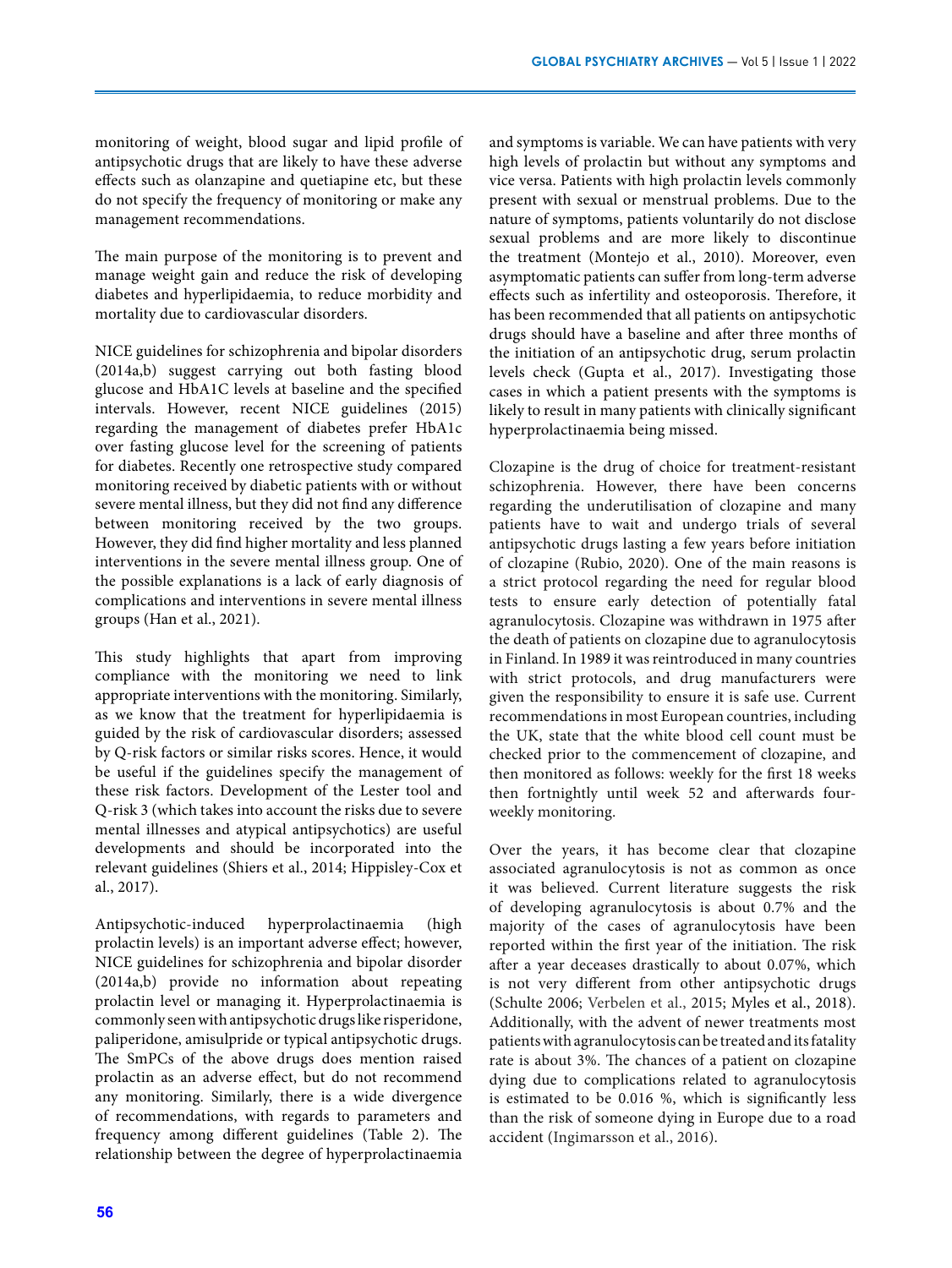|                                               | Recommended                             | Recommended<br>follow-up                | Comments                                         |
|-----------------------------------------------|-----------------------------------------|-----------------------------------------|--------------------------------------------------|
|                                               | baseline tests                          | monitoring                              |                                                  |
| <b>British</b><br>National                    | FBC, Renal and Liver                    | Annually                                |                                                  |
| Formulary (2020).                             | function                                |                                         |                                                  |
|                                               |                                         | At four to six months and               |                                                  |
|                                               | FBG/Hba1c                               | thereafter annually                     |                                                  |
|                                               |                                         |                                         |                                                  |
|                                               | Lipid profile                           | three<br>months<br>At<br>and            |                                                  |
|                                               |                                         | thereafter annually                     |                                                  |
| National<br>Institute<br>of                   | Blood<br>Sugar,<br>FBG.                 | At 12 weeks and then annually.          |                                                  |
| Health<br>and<br>Care                         | HBA1c                                   |                                         |                                                  |
| Excellence (2014).                            | Lipid Profile                           |                                         |                                                  |
|                                               |                                         | Does not specify                        |                                                  |
|                                               | Prolactin levels                        |                                         |                                                  |
| Maudsley Guidelines                           | Renal (U&E's + eGFR)                    | Annually as part of the routine         |                                                  |
| (2018).                                       | <b>FBC</b>                              | check at three months and               | They recommend HbA1C only if FBG is<br>abnormal. |
|                                               |                                         | then annually thereafter                |                                                  |
|                                               | <b>Blood lipids</b>                     |                                         |                                                  |
|                                               |                                         | At four to six months and then          |                                                  |
|                                               |                                         | annually thereafter                     |                                                  |
|                                               | <b>FBG</b>                              |                                         |                                                  |
|                                               |                                         | At six months and then                  |                                                  |
|                                               | Prolactin                               | annually thereafter                     |                                                  |
|                                               | LFTs                                    | Annually                                |                                                  |
| American<br>Psychiatric                       | <b>FBC</b>                              | Every visit for six months and          |                                                  |
| Association (2020).                           |                                         | at least quarterly thereafter           |                                                  |
|                                               |                                         |                                         |                                                  |
|                                               | Renal,<br>liver,<br>thyroid             | clinically<br>lf<br>indicated           |                                                  |
|                                               | function<br>and                         | (Clozapine)                             |                                                  |
|                                               | electrolytes                            |                                         |                                                  |
|                                               |                                         | At four months and at least             |                                                  |
|                                               | Fasting blood glucose or                | annually thereafter                     |                                                  |
|                                               | HbA1c, lipid profile                    |                                         |                                                  |
|                                               |                                         |                                         |                                                  |
|                                               | Screen for metabolic                    | At four months and at least             |                                                  |
|                                               | syndrome criteria                       | annually thereafter                     |                                                  |
|                                               |                                         |                                         |                                                  |
|                                               | Prolactin if indicated on               | Screening for symptoms of               |                                                  |
|                                               | clinical history                        | hyperprolactinemia at each              |                                                  |
|                                               |                                         | visit until stable, then yearly if      |                                                  |
|                                               |                                         | treated with an antipsychotic           |                                                  |
|                                               |                                         | known to increase prolactin.            |                                                  |
| World<br>Federation<br>of                     | Fasting plasma glucose                  | At 12 weeks and annually<br>thereafter; |                                                  |
| Societies of Biological<br>Psychiatry (2013). | and Fasting Lipid profile<br><b>FBC</b> |                                         |                                                  |
|                                               |                                         | At four and 12 weeks and                |                                                  |
|                                               |                                         | annually thereafter.                    |                                                  |
|                                               |                                         |                                         |                                                  |
| Royal Australian and New                      | FBG, HbA1c and Fasting                  | At 12, 24 weeks and annually            |                                                  |
| Zealand<br>College<br>of                      | lipid profile                           | thereafter                              |                                                  |
| Psychiatrists (2016).                         |                                         |                                         | Prolactin can be more frequently                 |
|                                               | Prolactin and FBC                       | At 24 weeks and annually                | monitored if clinically indicated.               |
|                                               |                                         | thereafter                              |                                                  |

**Table 2:** Recommendations of diverse guidelines on routine monitoring of patients treated with antipsychotic drugs

eGFR – estimated glomerular filtration rate, FBC – full blood count, FBG – fasting blood sugar, Hb1Ac – glycated hemoglobin, LFT– liver function tests, U&E – urea and electrolytes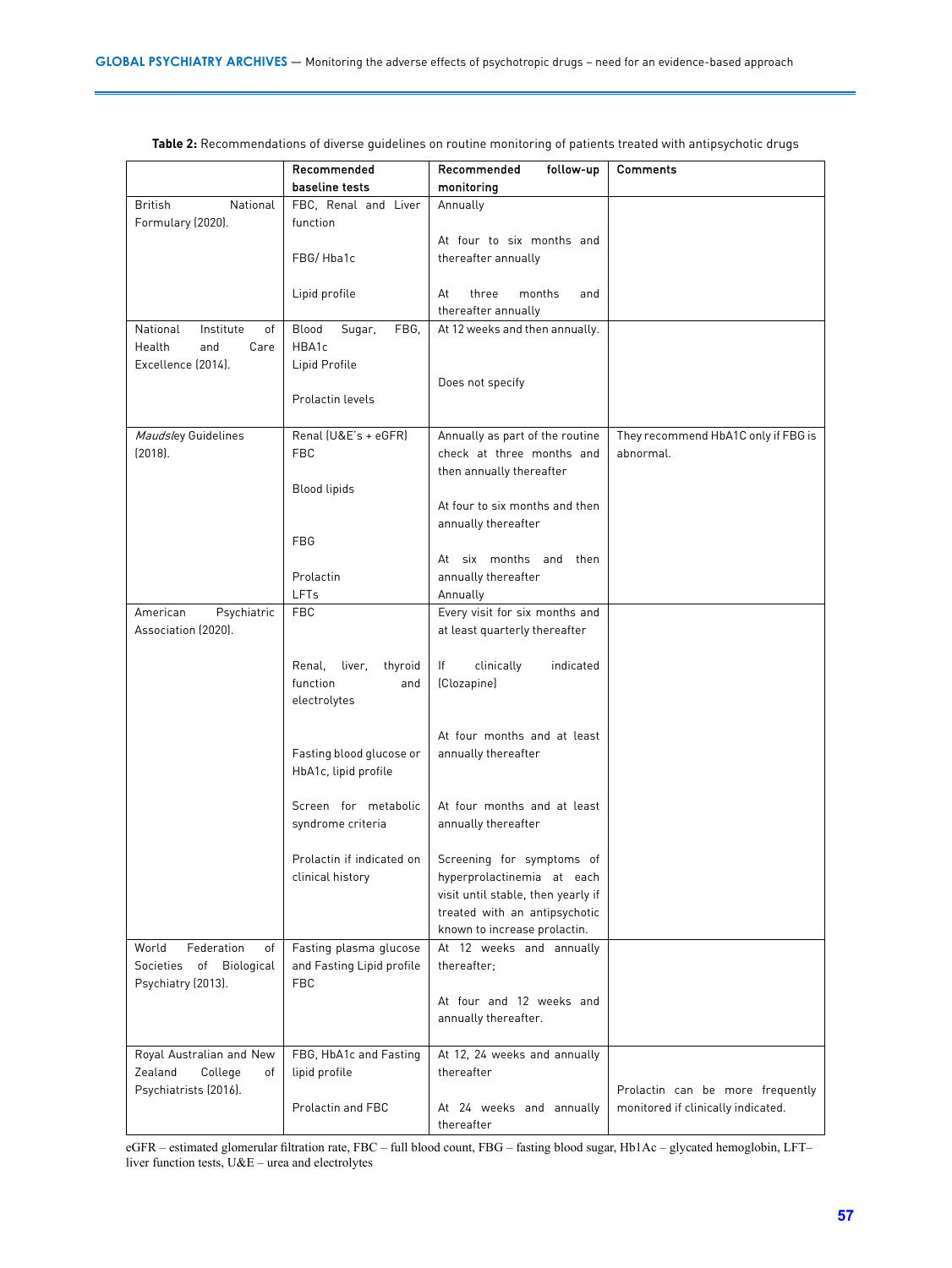|                                                   | <b>Recommended baseline tests</b> | Recommended<br>follow-up             | <b>Comments</b>                                             |
|---------------------------------------------------|-----------------------------------|--------------------------------------|-------------------------------------------------------------|
|                                                   |                                   | monitoring                           |                                                             |
| <b>British</b><br>National                        | LFT                               |                                      | more frequent monitoring<br>A<br>is                         |
| Formulary (2020).                                 | <b>FBC</b>                        |                                      | recommended in the first 6 months if                        |
|                                                   |                                   |                                      | patients are more at risk.                                  |
| National<br>Institute<br>of                       | <b>FBC</b>                        | At six months and yearly thereafter  |                                                             |
| Health<br>and<br>Care                             | <b>LFT</b>                        |                                      |                                                             |
| Excellence (2014).                                |                                   |                                      |                                                             |
|                                                   |                                   |                                      |                                                             |
| British Association<br>for                        | LFT                               | First six months                     | They emphasise on clinical vigilance                        |
| Psychopharmacology                                |                                   |                                      | being more important than the                               |
| $[2016]$ .                                        |                                   |                                      | measurements.                                               |
| Canadian Network<br>for                           | <b>FBC</b>                        | Hematology profile and LFTs should   |                                                             |
| Mood<br>and<br>Anxiety                            | Fasting glucose                   | be obtained at three to six month    |                                                             |
| (CANMAT)<br>Treatments                            | Fasting lipid profile             | intervals during the first year, and |                                                             |
| and International Society                         | Platelets                         | yearly thereafter and as clinically  |                                                             |
| <b>Disorders</b><br>Bipolar<br>for                | Electrolytes and calcium          | indicated.                           |                                                             |
| (ISBD) Guidelines (2013).                         | <b>LFT</b>                        |                                      |                                                             |
|                                                   | Prothrombin<br>and<br>partial     |                                      |                                                             |
|                                                   | thromboplastin time               |                                      |                                                             |
|                                                   | $U&E's + e GFR$                   |                                      |                                                             |
|                                                   | Prolactin                         |                                      |                                                             |
| <b>Maudsley Guidelines</b>                        | Same as NICE and BAP              | Same as NICE and BAP                 | The only difference is that they mention                    |
| $[2018]$ .                                        |                                   |                                      | SPC recommendations:                                        |
|                                                   |                                   |                                      | More frequent LFTs in the first months                      |
|                                                   |                                   |                                      | and albumin and clotting panel.                             |
| American<br>Psychiatric                           | LFTs                              | LFT and hematological investigations |                                                             |
| Association (2002).                               |                                   | Every six months                     |                                                             |
|                                                   | <b>FBC</b>                        |                                      |                                                             |
| Royal Australian and New                          | <b>FBC</b>                        | At six, 12 and 24 months             | They mention that the risk of severe                        |
|                                                   | LFTs                              |                                      |                                                             |
| Zealand<br>College<br>of<br>Psychiatrists (2015). |                                   |                                      | liver damage is greatest in the first<br>months of therapy. |
| SmPC (2021).                                      | <b>LFT</b>                        | Periodically during the first three  | Among usual investigations, tests                           |
|                                                   | <b>FBC</b>                        | months, in high-risk patients.       | which reflect protein<br>synthesis.                         |
|                                                   |                                   |                                      | particularly prothrombin rate, are                          |
|                                                   |                                   |                                      | most relevant.                                              |
|                                                   |                                   |                                      |                                                             |

Table 3: Recommendations of diverse guidelines on routine monitoring of patients treated with valproate.

FBC – full blood count, LFTs – liver function tests.

Therefore, over the past few years, questions have been raised about both frequency of blood monitoring and cut off criteria.US FDA has already changed the monitoring criteria and introduced more flexible stoppage rules. According to the new recommendations clozapine therapy should be interrupted for an absolute neutrophil count (ANC) is less than  $1/10^9$ /L, if the prescriber suspects clozapine-induced neutropenia. Even when the ANC drops below  $1/10^9$ /L, the prescribers can continue to prescribe clozapine if they consider the benefits to outweigh risks for a given patient (Oloyede et al., 2021). Now there is a growing call to make blood monitoring less frequent, after a year to less frequent or discontinuing it completely and also to change the recommended actions based on the blood results (Ingimarsson et al., 2016; Shulte, 2006; Myles et

al., 2018). No doubt that the strict monitoring protocols have saved many lives, but it might have also deprived many patients of a most effective treatment for their illness. Moreover, the benefits of clozapine including reduced all-cause mortality should also be taken into account.

# *Monitoring of adverse effects of valproate*

Valproate has been used as a mood stabiliser for many years. Its common adverse effects include weight gain, tremor, sedation, liver toxicity and haematological alterations such as thrombocytopenia and leucopenia. The hepatic and haematological adverse effects could be fatal, hence monitoring is usually recommended for LFTs and haematological parameters (Murru et al.,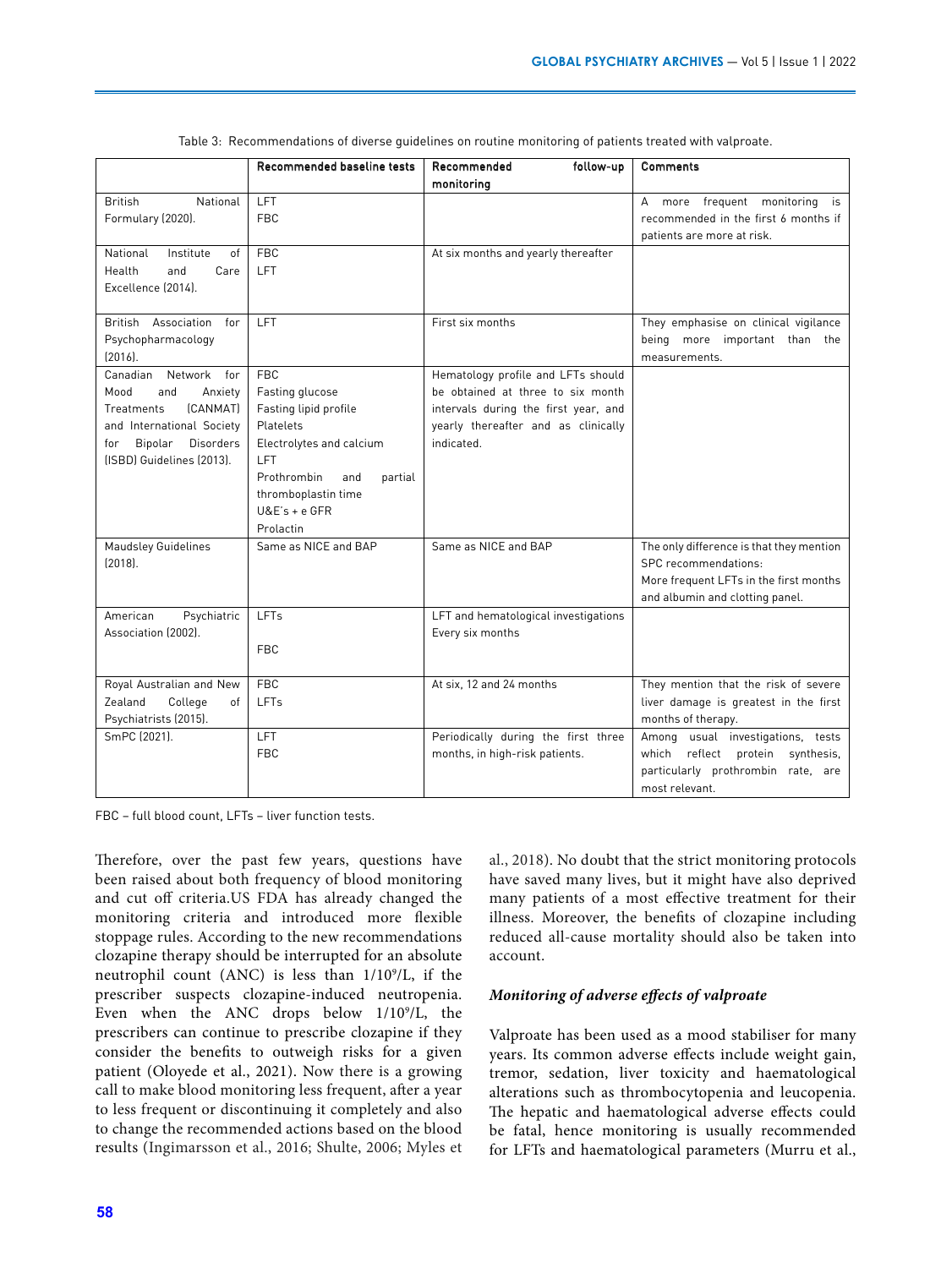2015). The SmPC of valproate recommends that liver function should be measured before therapy and then periodically monitored during the first six months of therapy, especially in those who seem most at risk, and those with a prior history of liver disease. Among usual investigations, tests which reflect protein synthesis, particularly prothrombin rate, are most relevant. NICE guidelines for bipolar disorders (2014b) suggest baseline weight, LFTs and FBC checks. It provides a further explanation regarding LFTs and states that there is a poor correlation between absolute values of hepatic enzymes and the extent of liver damage and states that the accepted norm of the clinical significance of raised LFTs is persistent elevation of liver enzymes more than three times of the upper normal limit (ULN). Furthermore, raised hepatic enzymes of any magnitude accompanied by reduced albumin or impaired clotting suggest severe liver disease. The latter is also suggested in the SmPC. For follow-up monitoring, the guidelines recommend repeating weight, LFTs and FBC, six months following the initiation and then repeating these tests annually*.* Table 3 illustrates the recommendations of the SmPC and various guidelines.

Valproate is known to be associated with a variety of hepatic adverse effects, these vary from common asymptomatic elevation of liver enzymes to severe liver toxicities (acute hepatocellular injury and hyperammonia). The mechanism through which valproate can cause hepatic injury and failure is not yet fully understood. For clarity, it is perhaps important for our reader to understand that there are two types of drug-induced liver injuries (DILI). The first one is intrinsic, which is expected, dosage-related, often asymptomatic, with onset at initiation and recovers with dose adjustment. The cut off for identifying the clinically significant DILI is a raise in alanine aminotransferase (ALT) and aspartate transaminase  $(AST) > 3xUNL$ . This arbitrary cut off appears to separate intrinsic DILI (with the potential of evolving in acute hepatic injury if not acted upon) from a normal, again expected, adaptative reaction of the liver metabolising a new chemical component which usually is self-remitting. 10-20% of patients on valproate therapy are reported to have a transient rise of liver enzymes. The available evidence so far states that this reaction and its development is expected to appear with treatment initiation to the six months, being uncommon thereafter, depending on dosage increase, therapeutic ranges and developing comorbidities (Telles-Correia et al., 2017).

The second one is called idiosyncratic reaction and is more specific for valproate induced acute hepatocellular toxicity. This reaction is unexpected and can develop between two days and three years from initiation of medication, mostly within the first six months of the initiation for valproate (Schmidt & Siemes, 1998; Telles-Correia et al., 2017).

It affects 1 in 20,000 to 49,000 patients receiving the medication. Young age (<2 years), presence of other neurological conditions and concurrent use of other anticonvulsants appear to be important risk factors for acute hepatocellular toxicity, and this is rare in adults. Most patients present with sudden onset jaundice, lethargy, nausea, vomiting, and abdominal pain and more often these symptoms precede the elevation of liver enzymes. Hence, it has been suggested that regular yearly monitoring is unlikely to screen for the above adverse effect. The only reliable factors appear to be a clinical presentation and educating the patients about the early warning signs and symptoms. EASL Clinical Practice Guidelines describe different patterns of idiosyncratic liver injury (hepatocellular – ALT > 5x upper limit of normal value (ULN); cholestatic – alkaline phosphatase (ALP) alone >2x ULN; and mixed with an ALP/ALT ratio between 2 – 5). These cases warrant discontinuation of valproate and urgent medical attention. The guidelines suggest the importance of regular monitoring of LFTs to effectively manage DILI, as in most cases it will include either reducing the dose or stopping the medication, once there is reasonable doubt about the causality. They also suggest regular monitoring of LFTs but also stressed that the frequency of monitoring interval should be informed by the level of evidence for a DILI hazard attributable to the drug. They also suggest using big data to estimate the risk of adverse hepatic reactions from individual drugs (EASL, 2019).

There is some evidence and pertinent biological theories that support and describe the importance of monitoring the LFTs in the first six months. There is little to support and encourage the monitoring after this period, the evidence becoming scarce after one to two years and almost non-existent after three years. Annual routine investigations are unlikely to catch this in the absence of clinical symptomatology. Moreover, after this period of time, other factors should also be considered such as patient's comfort (a constant reminder of disease), costs and compliance with treatment (Meijboom & Grootens, 2017; Schmidt & Siemes, 1998). BAP Guidelines and Meijboom and Grootens, 2017, advise abandoning regular monitoring of LFTs and suggest that monitoring can be effectively done by careful monitoring of symptoms. However, there are still lots of uncertainties about the risk of long-term clinically significant hepatic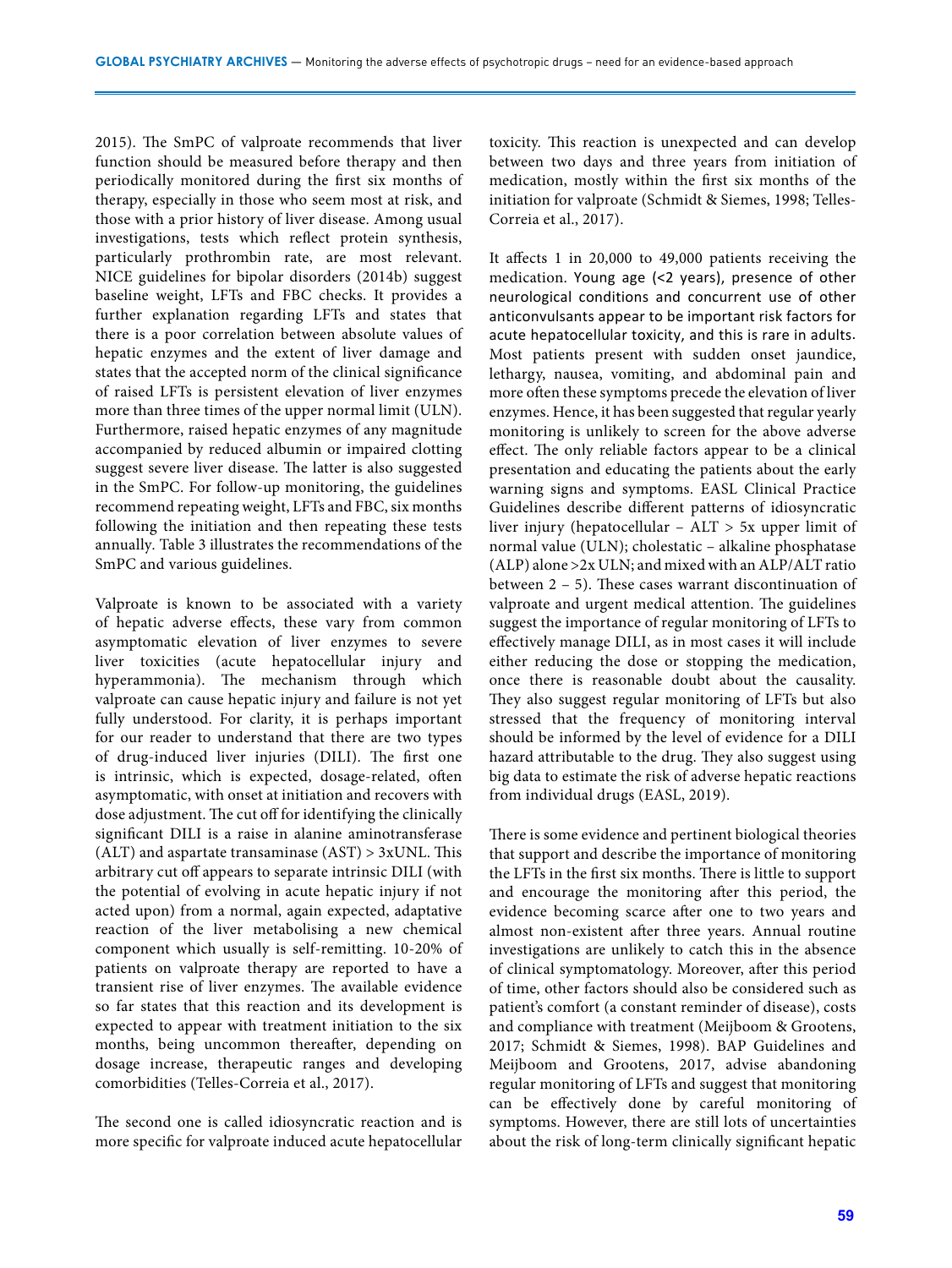adverse reactions associated with valproate and the utility of regular monitoring of LFTs.

Valproate has also been implicated in haematological abnormalities such as thrombocytopenia, neutropenia, leucopenia and pancytopenia. The reported prevalence of thrombocytopenia ranges from 0.6-27.8 %. The risk is more significant in the first year after initiation. On the other hand, the risk of neutropenia and leucopenia is more in the first two years. The reported prevalence of the two conditions is 26% and 0.4%. Most of these adverse effects can be managed by reducing the dose of valproate. As blood tests can pick up abnormality before the emergence of symptoms, hence regularly checking FBC in the first two years, after every three to six months, following initiation of valproate or after the change of dose has been recommended (Meijboom & Grootens, 2017). The risk is very minimal after two years. Hence, there is very limited utility in continued monitoring after two years.

# **CONCLUSION**

Adverse effects of psychotropic drugs should be identified and managed proactively by clinicians, and they should have a detailed discussion with patients about possible adverse effects before the initiation of psychotropic drugs. The monitoring of adverse effects of psychotropic drugs is an essential component in the management of most severe psychiatric disorders. Unfortunately, monitoring guidelines including NICE guidelines have not received the due scientific scrutiny and attention and, so, most of the recommended monitoring in the NICE guidelines are based on lower levels of scientific evidence.

The argument can be made for more frequent monitoring of any adverse effects as the assumption is that it will always be beneficial. However, this may not be the case. Frequent monitoring might result in decreased use of effective medication. Or, worse still, unclear guidelines might also lead to the inappropriate discontinuation of an effective treatment.

We propose that in the future the guidelines making monitoring recommendations should give rationales justifying the recommendations like they do for any treatment recommendations. Additionally, monitoring recommendations should also be accompanied by expected interventions based on abnormal results. We hope that this would reduce the diverge of recommendations and allow readers to critically appraise the recommendations. It would also be

worthwhile to compare the effectiveness of different monitoring recommendations, not only in terms of beneficial effects to patients (such early identification and effective management of adverse effects) but also in terms of cost-effectiveness as well. This can be achieved by conducting prospective cohort studies or randomised controlled trials. Lastly, all monitoring recommendations should be updated regularly based on the most recent available data, following the principles of evidence-based medicine.

# **DECLARATIONS**

We confirm that all authors have read and understood the conditions of publication of this paper in the journal. We also confirm that the paper has been solely submitted to this journal and is not published or under review in any other journal.

**Authors' contributions**: SG conceived the idea and discussed with all co-authors (UK,OO,IV). SG wrote the initial draft with input from other authors. UK reviewed and edited the manuscript.

**Ethics approval**: Not required

**Conflicts of interest/Competing interests**: None

**Funding**: None

**Informed consent**:Not applicable

**Study registration:** Not applicable.

# **REFERENCES**

Agyapong VI, Nwankwo V, Bangaru R, Kirrane R. Sources of patients' knowledge of the adverse effects of psychotropic medication and the perceived influence of adverse effects on compliance among service users attending community mental health services. J Clin Psychopharmacol. 2009 Dec;29(6):565-70.

American Psychiatric Association. Practice guideline for the treatment of patients with bipolar disorder (revision). Am J Psychiatry. 2002 Apr;159(4 Suppl):1-50.

Bendz H, Schön S, Attman PO, Aurell M. Renal failure occurs in chronic lithium treatment but is uncommon. Kidney Int. 2010 Feb;77(3):219-24.

Bocchetta A, Cocco F, Velluzzi F, Del Zompo M, Mariotti S, Loviselli A. Fifteen-year follow-up of thyroid function in lithium patients. J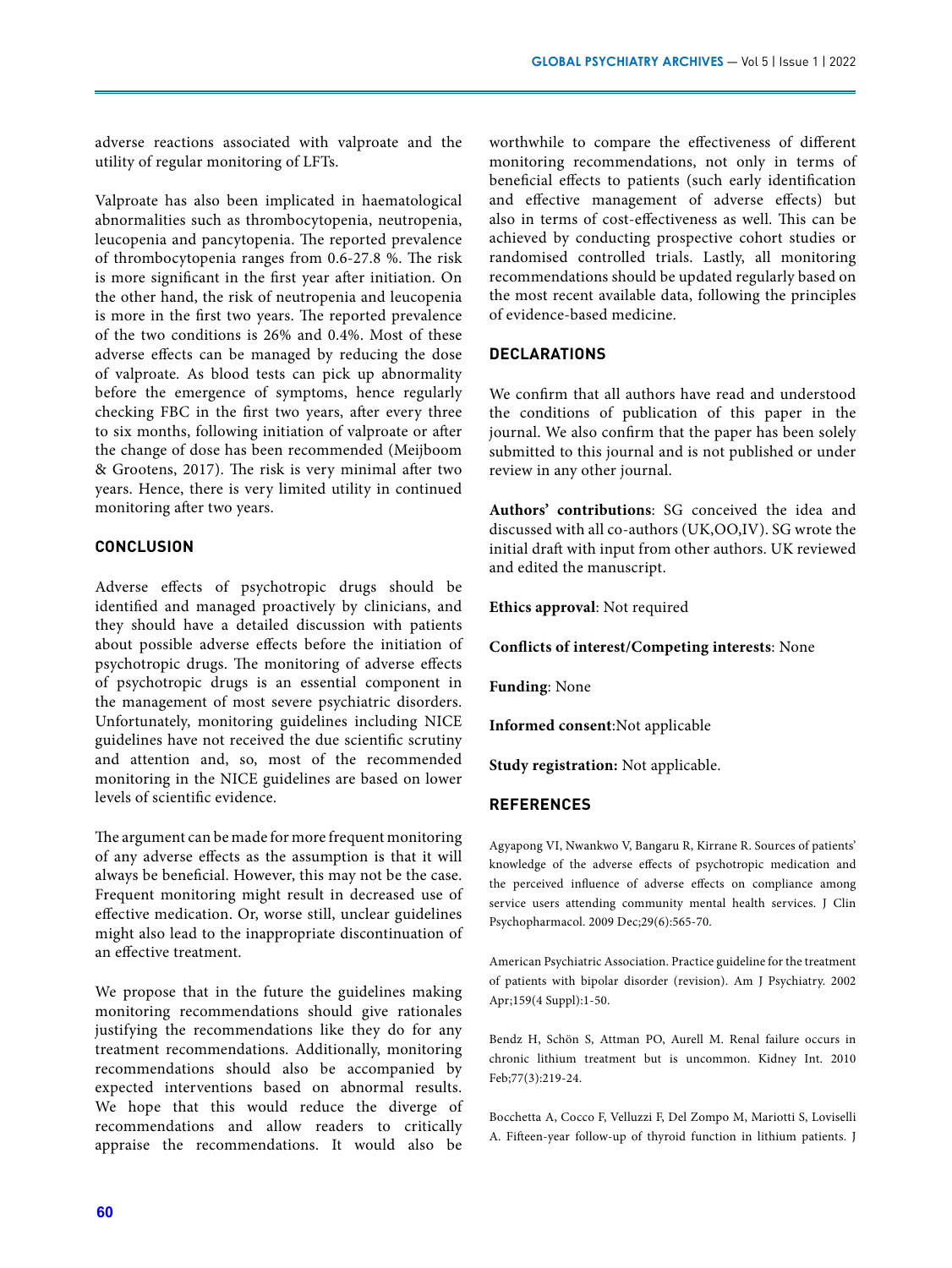Endocrinol Invest. 2007 May;30(5):363-6.

Bocchetta A, Mossa P, Velluzzi F, Mariotti S, Zompo MD, Loviselli A. Ten-year follow-up of thyroid function in lithium patients. J Clin Psychopharmacol. 2001 Dec;21(6):594-8.

European Association for the Study of the Liver. Electronic address: easloffice@easloffice.euClinical Practice Guideline Panel: Chair:Panel memberset al. EASL clinical practice guidelines: drug-induced liver injury. J Hepatol .2019 March;70:1222–61.

Gee SH, Shergill SS, Taylor DM. Patient attitudes to clozapine initiation. Int Clin Psychopharmacol. 2017 Nov;32(6):337-342.

Gitlin M. Lithium side effects and toxicity: prevalence and management strategies. Int J Bipolar Disord. 2016 Dec;4(1):27.

Glasziou P, Irwing L, & Aronson J (2008). Evidence‐based Medical Monitoring: From Principles to Practice. Blackwell Publishing, Oxford, UK.

Glasziou P, Irwig L, Mant D. Monitoring in chronic disease: a rational approach. BMJ. 2005 Mar 19;330(7492):644-8.

Gupta S, Kripalani M, Khastgir U, Reilly J. Management of the renal adverse effects of lithium. Advances in Psychiatric Treatment. Adv Psychiatr Treat.2013 ;19(6) : 457–466.

Gupta, S., Lakshmanan D A M, Khastgir U, Nair R. (2017). Management of antipsychotic-induced hyperprolactinaemia. BJPsych Advances.2017;23(4), 278–286.

Han L, Doran T, Holt RIG, Hewitt C, Jacobs R, Prady SL, Alderson SL, Shiers D, Wang HI, Bellass S, Gilbody S, Kitchen CEW, Lister J, Taylor J, Siddiqi N. Impact of severe mental illness on healthcare use and health outcomes for people with type 2 diabetes: a longitudinal observational study in England. Br J Gen Pract. 2021 Jul 29;71(709):e565-e573.

Hazell L, Shakir SA. Under-reporting of adverse drug reactions: a systematic review. Drug Saf. 2006;29(5):385-96.

Hippisley-Cox J, Coupland C, Brindle P. Development and validation of QRISK3 risk prediction algorithms to estimate future risk of cardiovascular disease: prospective cohort study. BMJ. 2017 May 23;357:j2099.

Huhn M, Nikolakopoulou A, Schneider-Thoma J, Krause M, Samara M, Peter N, Arndt T, Bäckers L, Rothe P, Cipriani A, Davis J, Salanti G, Leucht S. Comparative efficacy and tolerability of 32 oral antipsychotics for the acute treatment of adults with multi-episode schizophrenia: a systematic review and network meta-analysis. Lancet. 2019 Sep 14;394(10202):939-951.

Ingimarsson O, MacCabe JH, Haraldsson M, Jónsdóttir H, Sigurdsson E. Neutropenia and agranulocytosis during treatment of schizophrenia with clozapine versus other antipsychotics: an observational study in Iceland. BMC Psychiatry. 2016 Dec 12;16(1):441.

Joint Formulary Committee. British National Formulary (online) London: BMJ Group and Pharmaceutical Press <[http://www.](http://www.medicinescomplete.com) [medicinescomplete.com](http://www.medicinescomplete.com)> [Accessed on 21 Nov 2021].

Kahn R, Alperin P, Eddy D, Borch-Johnsen K, Buse J, Feigelman J, Gregg E, Holman RR, Kirkman MS, Stern M, Tuomilehto J, Wareham NJ. Age at initiation and frequency of screening to detect type 2 diabetes: a cost-effectiveness analysis. Lancet. 2010 Apr 17;375(9723):1365-74.

Karmisholt J, Andersen S, Laurberg P. Variation in thyroid function in subclinical hypothyroidism: importance of clinical follow-up and therapy. Eur J Endocrinol. 2011 Mar;164(3):317-23.

Kirov G, Tredget J, John R, Owen MJ, Lazarus JH. A cross-sectional and a prospective study of thyroid disorders in lithium-treated patients. J Affect Disord. 2005 Aug;87(2-3):313-7

Kleiner J, Altshuler L, Hendrick V, Hershman JM. Lithium-induced subclinical hypothyroidism: review of the literature and guidelines for treatment. J Clin Psychiatry. 1999 Apr;60(4):249-55.

Kripalani M, Shawcross J, Reilly J, Main J. Lithium and chronic kidney disease. BMJ. 2009 Jul 3;339:b2452.

Kuman Tunçel Ö, Akdeniz F, Özbek SS, Kavukçu G, Ünal Kocabaş G. Lityumun Kalsiyum ve Parathormon Düzeyi Üzerine Etkisi: Sağlıklı Kontrollerle Karşılaştırmalı Kesitsel Bir Çalışma [The Effects of Lithium on Calcium and Parathormone Levels: A Crosssectional Study with Healthy Controls]. Turk Psikiyatri Derg. 2019 Fall;30(3):163-171.

Lazarus JH. Lithium and thyroid. Best Pract Res Clin Endocrinol Metab. 2009 Dec;23(6):723-33.

Malhi GS, Tanious M, Das P, Berk M. The science and practice of lithium therapy. Aust N Z J Psychiatry. 2012 Mar;46(3):192-211.

McKnight RF, Adida M, Budge K, Stockton S, Goodwin GM, Geddes JR. Lithium toxicity profile: a systematic review and meta-analysis. Lancet. 2012 Feb 25;379(9817):721-8.

Meijboom RW, Grootens KP. Dispensability of Annual Laboratory Follow-Up After More than 2 Years of Valproic Acid Use: A Systematic Review. CNS Drugs. 2017 Nov;31(11):939-957.

Montejo AL, Majadas S, Rico-Villademoros F, Llorca G, De La Gándara J, Franco M, Martín-Carrasco M, Aguera L, Prieto N; Spanish Working Group for the Study of Psychotropic-Related Sexual Dysfunction.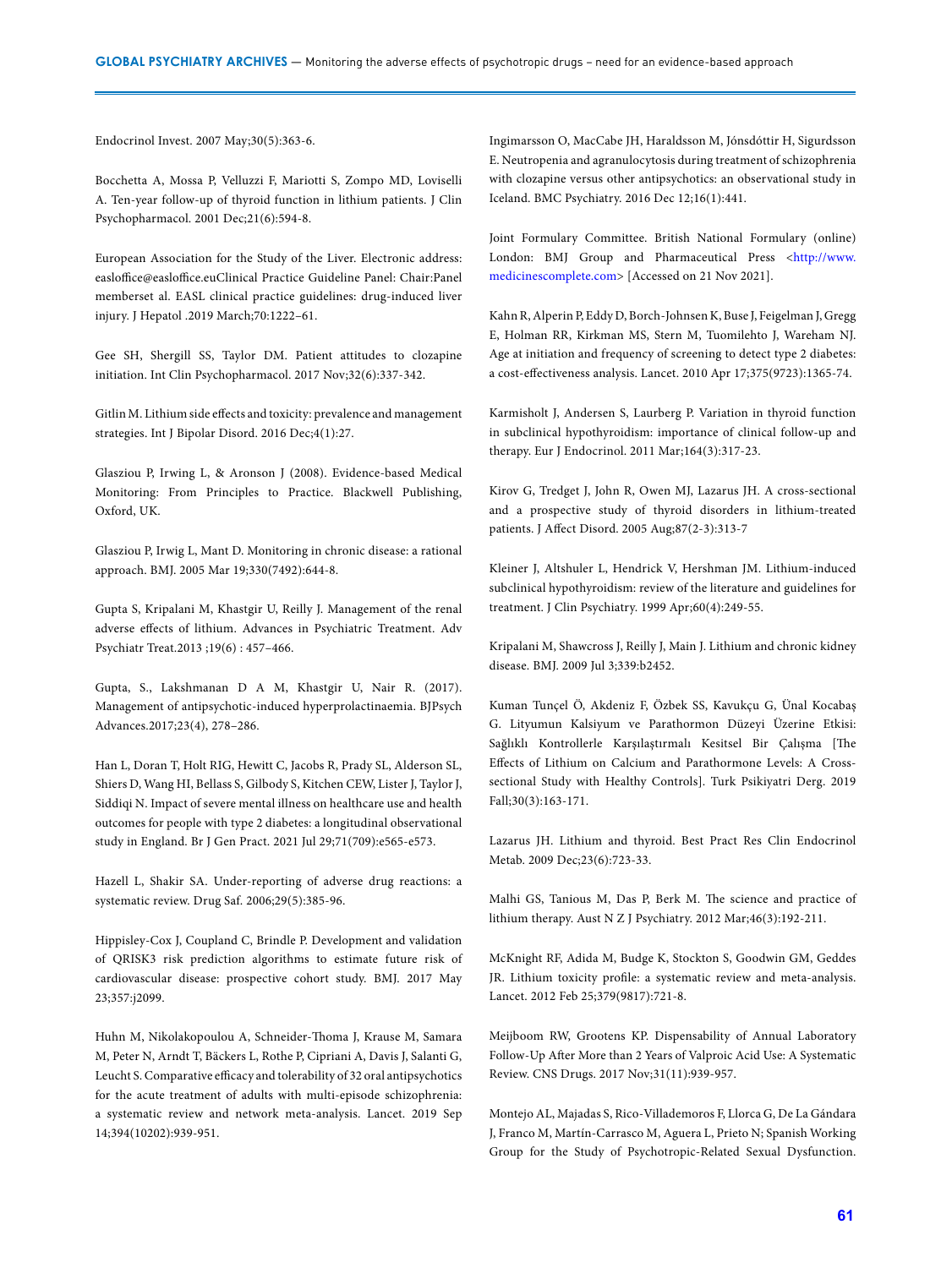Frequency of sexual dysfunction in patients with a psychotic disorder receiving antipsychotics. J Sex Med. 2010 Oct;7(10):3404-13.

Murru A, Popovic D, Pacchiarotti I, Hidalgo D, León-Caballero J, Vieta E (2015). Management of Adverse Effects of Mood Stabilizers. Current Psychiatry Reports, 17(8), 66.

Myles N, Myles H, Xia S, Large M, Kisely S, Galletly C, Bird R, Siskind D. Meta-analysis examining the epidemiology of clozapine-associated neutropenia. Acta Psychiatr Scand. 2018 Aug;138(2):101-109.

Naranjo CA, Busto U, Sellers EM, Sandor P, Ruiz I, Roberts EA, Janecek E, Domecq C, Greenblatt DJ. A method for estimating the probability of adverse drug reactions. Clin Pharmacol Ther. 1981 Aug;30(2):239-45.

National Institute for Health and Care Excellence (2014a) Bipolar Disorder: Assessment and Management (Clinical Guideline CG185). **NICE** 

National Institute for Health and Care Excellence (2014b) Psychosis and Schizophrenia in Adults: Prevention and Management (Clinical Guideline CG178). NICE.

National Institute for Health and Clinical Excellence. (2014c) Chronic kidney disease in adults: assessment and management (Clinical Guideline CG182). NICE

National Institute for Health and Care Excellence (2019) Thyroid disease: assessment and management (NG 145). NICE

National Collaborating Centre for Chronic Conditions (2015). Type 2 diabetes in adults: management (Clinical Guideline 28). NICE

Oloyede E, Casetta C, Dzahini O, Segev A, Gaughran F, Shergill S, Mijovic A, Helthuis M, Whiskey E, MacCabe JH, Taylor D. There Is Life After the UK Clozapine Central Non-Rechallenge Database. Schizophr Bull. 2021 Jul 8;47(4):1088-1098.

Raja M. Lithium and kidney, 60 years later. Curr Drug Saf. 2011 Nov 1;6(5):291-303.

Rubio JM, Kane JM. How and when to use clozapine. Acta Psychiatr Scand. 2020 Mar;141(3):178-189

Schmidt D, Siemes H. Role of liver function tests in monitoring anticonvulsant use. CNS Drugs.1998;10 (5): 321–328.

Schulte P. Risk of clozapine-associated agranulocytosis and mandatory white blood cell monitoring. Ann Pharmacother. 2006 Apr;40(4):683- 8.

Shiers DE, Rafi I, Cooper SJ, Holt RIG. ( 2014) Positive Cardiometabolic

Health Resource: an intervention framework for patients with psychosis and schizophrenia. Royal College of Psychiatrists, London.

Si S, Moss JR, Sullivan TR, Newton SS, Stocks NP. Effectiveness of general practice-based health checks: a systematic review and metaanalysis. Br J Gen Pract. 2014 Jan;64(618):e47-53.

Siskind D, Nielsen J. Clozapine: a fine balance. Acta Psychiatr Scand. 2020 Mar;141(3):175-177.

Stuhec M, Gorenc K . Positive impact of clinical pharmacist interventions on antipsychotic use in patients on excessive polypharmacy evidenced in a retrospective cohort study. Global Psychiatry.2019; 2: 155–164.

Summary Product Characteristics – Lithium Carbonate (2020) – <https://www.medicines.org.uk/emc/product/10829/smpc>

Summary Product Characteristics – Olanzapine (2021) – [https://www.](https://www.medicines.org.uk/emc/product/6082/smpc) [medicines.org.uk/emc/product/6082/smpc](https://www.medicines.org.uk/emc/product/6082/smpc).

Summary Product Characteristics - Quetiapine (2019) [–https://www.](https://www.medicines.org.uk/emc/product/8252/smpc) [medicines.org.uk/emc/product/8252/smpc](https://www.medicines.org.uk/emc/product/8252/smpc)

Summary Product Characteristics – Amislpiride (2021) –[https://](https://www.medicines.org.uk/emc/product/548/smpc) [www.medicines.org.uk/emc/product/548/smpc](https://www.medicines.org.uk/emc/product/548/smpc)

Summary Product Characteristics – Risperidone (2020) –[https://](https://www.medicines.org.uk/emc/product/5990/smpc) [www.medicines.org.uk/emc/product/5990/smpc](https://www.medicines.org.uk/emc/product/5990/smpc)

Summary Product Characteristics – Paliperidone (2020) –[https://](https://www.medicines.org.uk/emc/product/7652/smpc) [www.medicines.org.uk/emc/product/7652/smpc](https://www.medicines.org.uk/emc/product/7652/smpc)

Summary Product Characteristics – Valproate (2021) [–https://www.](https://www.medicines.org.uk/emc/product/1446/smpc) [medicines.org.uk/emc/product/1446/smpc](https://www.medicines.org.uk/emc/product/1446/smpc)

Szalat A, Mazeh H, Freund HR. Lithium-associated hyperparathyroidism: report of four cases and review of the literature. Eur J Endocrinol. 2009 Feb;160(2):317-23.

Telles-Correia D, Barbosa A, Cortez-Pinto H, Campos C, Rocha NB, Machado S. Psychotropic drugs and liver disease: A critical review of pharmacokinetics and liver toxicity. World J Gastrointest Pharmacol Ther. 2017 Feb 6;8(1):26-38.

Verbelen M, Collier DA, Cohen D, MacCabe JH, Lewis CM. Establishing the characteristics of an effective pharmacogenetic test for clozapine-induced agranulocytosis. Pharmacogenomics J. 2015 Oct;15(5):461-6.

Werneke U, Ott M, Renberg ES, Taylor D, Stegmayr B. A decision analysis of long-term lithium treatment and the risk of renal failure. Acta Psychiatr Scand. 2012 Sep;126(3):186-97.